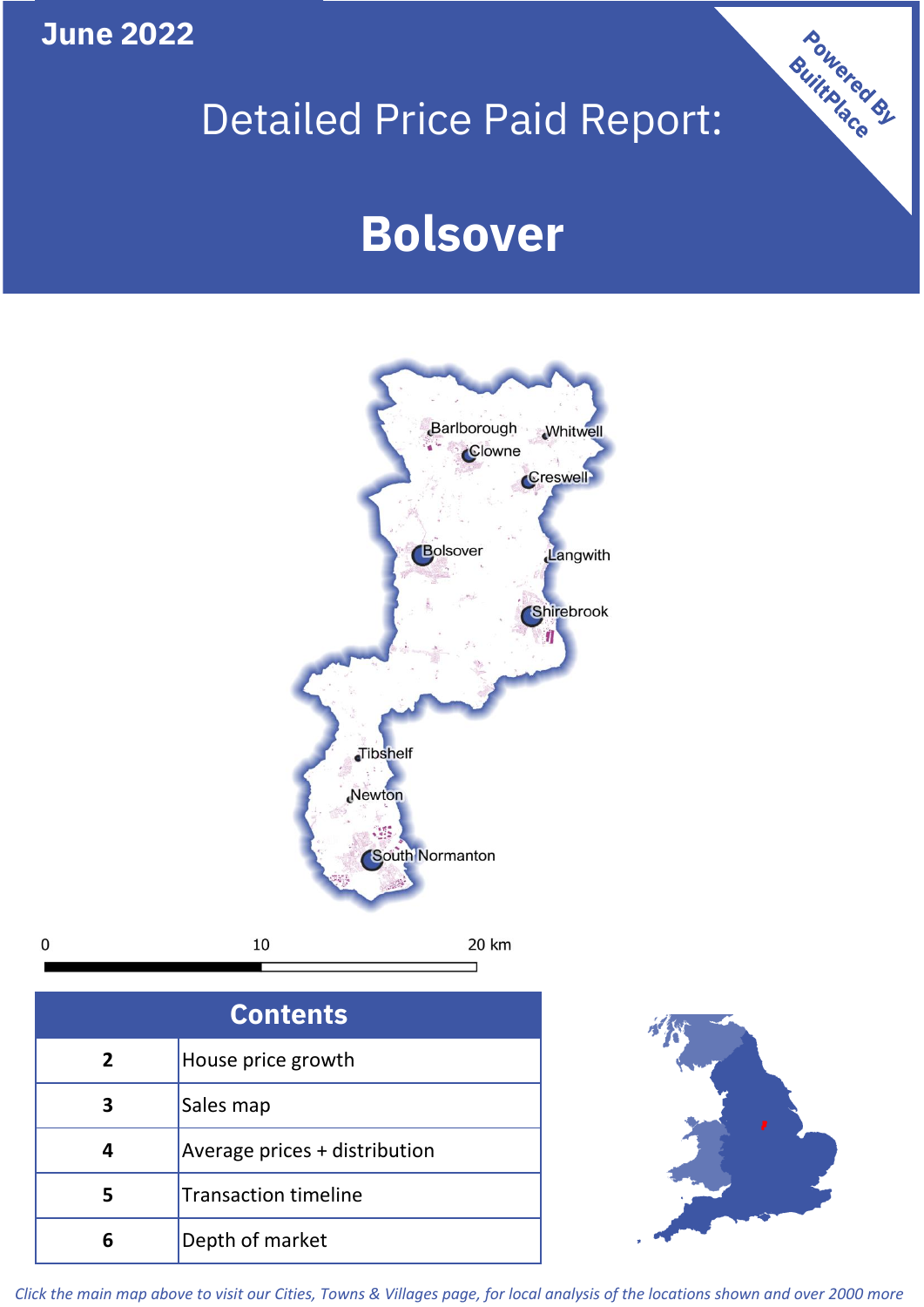## **Headline Data**

|                     | <b>Current level</b> | 3 month | <b>Annual</b> | 5 year   | 10 year |
|---------------------|----------------------|---------|---------------|----------|---------|
| <b>House prices</b> | £169,572             | 1.5%    | 6.9%          | 41.1%    | 72.3%   |
| <b>Transactions</b> | 1,284                | $-9.1%$ | 6.5%          | $-11.5%$ | 53.8%   |

# **House Price Growth (April 2022 data)**

## *Annual Change in House Prices*



House prices in Bolsover grew by 6.9% in the 12 months to April 2022 (based on 3-month smoothed data). By comparison national house prices grew by 10.7% and prices in the East Midlands grew by 11.6% over the same period.

Bolsover house prices are now 38.8% above their previous peak in 2007, compared to +50.1% for the East Midlands and +52.9% across England.



### *Year-To-Date Change in House Prices, December to April*

Local prices have grown by 3.4% in 2022 so far, compared to growth of 9.9% over the same period last year.

### *Source: OS OpenData; UK House Price Index (Contains HM Land Registry data © Crown copyright)*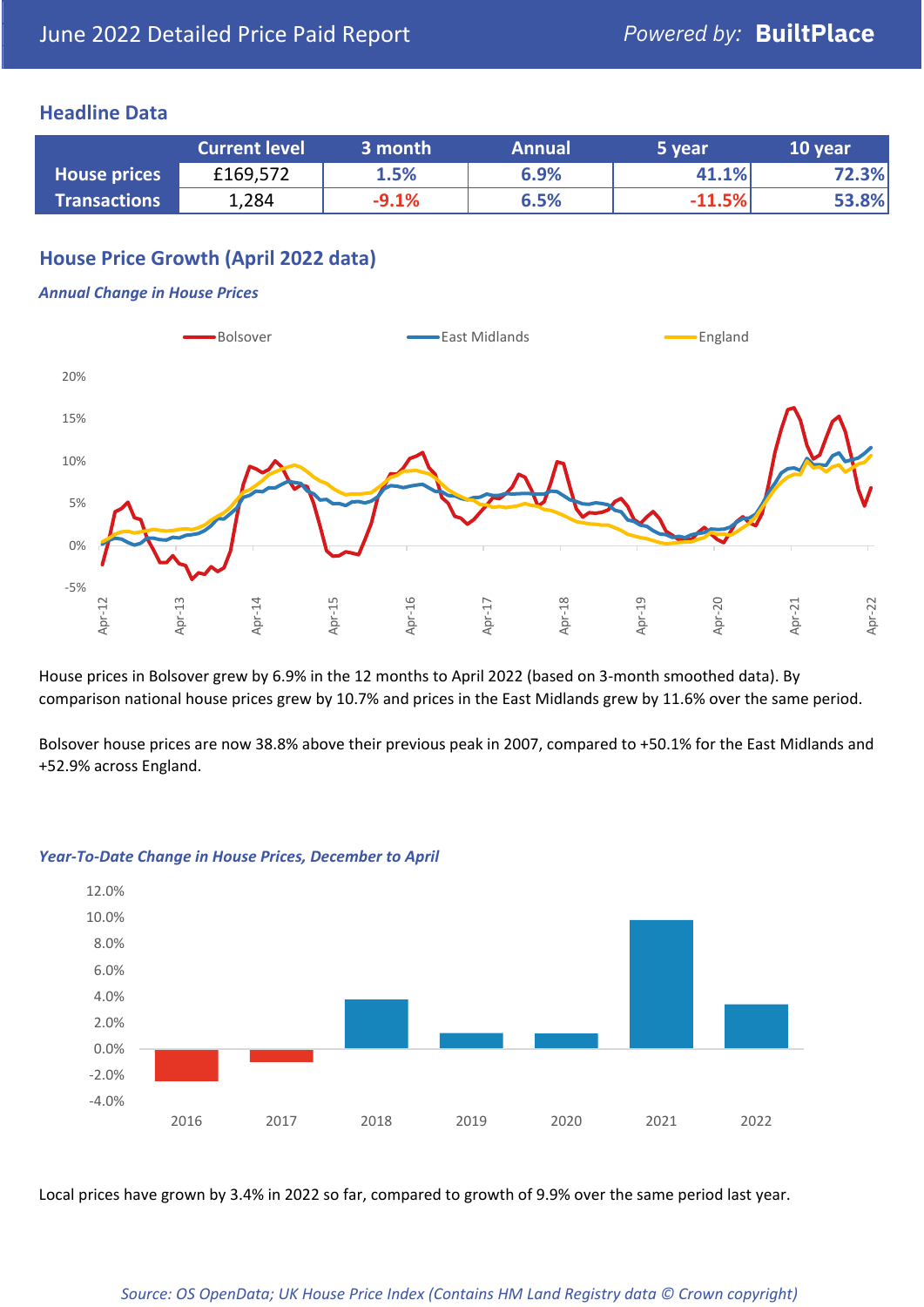# **House Price Map**

*12 months to April 2022*



*Each point is one postcode, coloured by the average value relative to all sales in this local authority (price bands are LA-specific quintiles).*

# **Map Key**

| Min      | Max      |                            |
|----------|----------|----------------------------|
| Up to    | £95,000  | 1st quintile / lowest 20%  |
| £95,000  | £127,000 | 2nd quintile               |
| £127,000 | £160,000 | 3rd quintile               |
| £160,000 | £208,000 | 4th quintile               |
| £208,000 | and over | 5th quintile / highest 20% |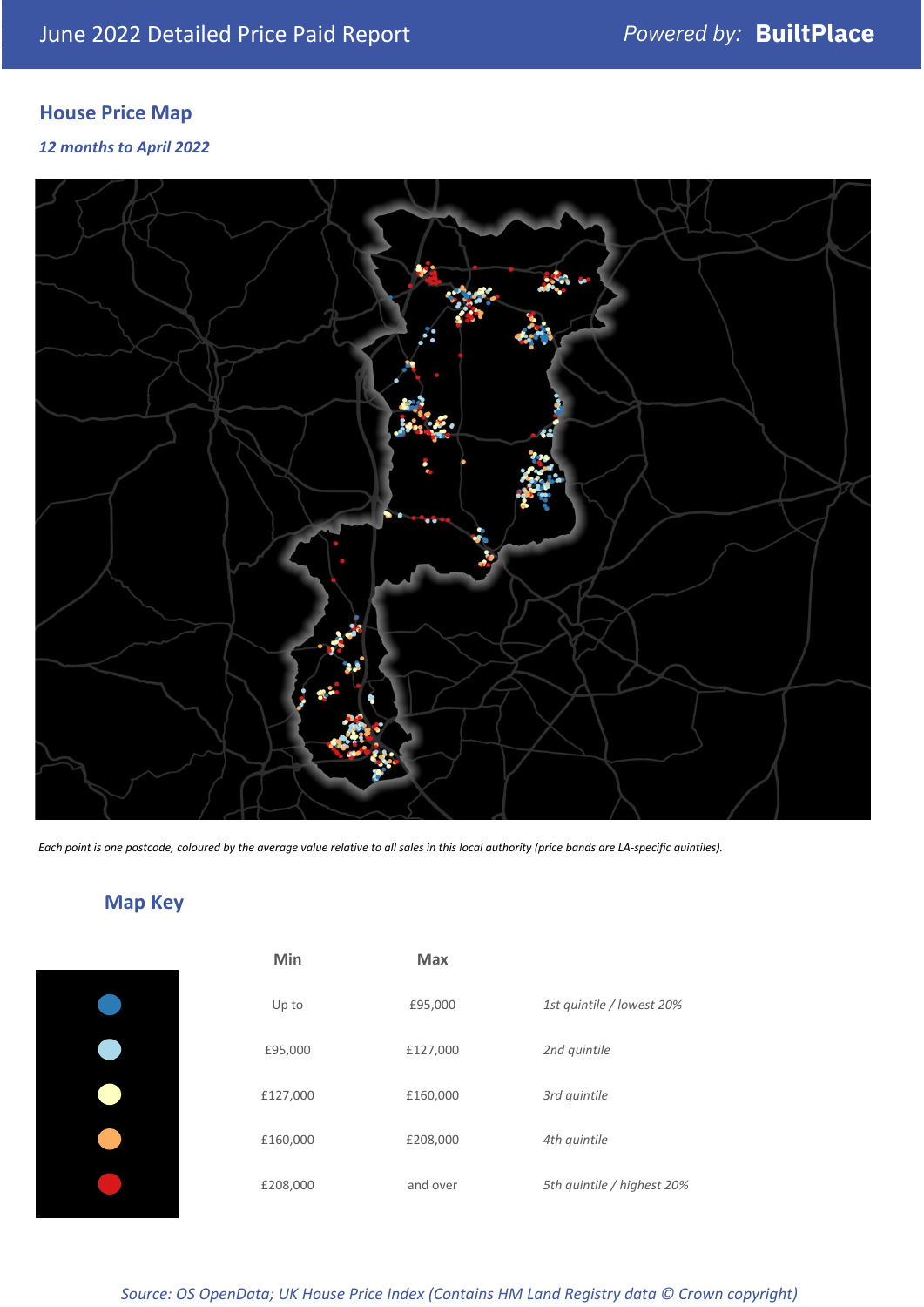# **Average House Price by Property Type**

## *12 months to April 2022*



|                 | <b>New</b>           | <b>Second hand</b> |  |  |
|-----------------|----------------------|--------------------|--|--|
| <b>Flat</b>     | No recorded<br>sales | £83,648            |  |  |
| <b>Terraced</b> | No recorded<br>sales | £104,966           |  |  |
| Semi-detached   | £174,841             | £145,128           |  |  |
| <b>Detached</b> | £223,761             | £247,481           |  |  |

## **House Price Distribution by Year**

*All properties, by price band and calendar year (2020 = year to date)*

|                    | 1997 | 2002 | 2007 | 2012 | 2017 | 2019 | 2020 |
|--------------------|------|------|------|------|------|------|------|
| <b>Under £100k</b> | 95%  | 87%  | 41%  | 53%  | 33%  | 23%  | 24%  |
| £100-200k          | 5%   | 12%  | 50%  | 42%  | 53%  | 55%  | 59%  |
| £200-300k          | 0%   | 1%   | 7%   | 5%   | 11%  | 16%  | 15%  |
| £300-400k          | 0%   | 0%   | 1%   | 0%   | 1%   | 4%   | 1%   |
| £400-500k          | 0%   | 0%   | 1%   | 0%   | 1%   | 1%   | 0%   |
| <b>£500k-1m</b>    | 0%   | 0%   | 0%   | 0%   | 0%   | 1%   | 0%   |
| £1-2m              | 0%   | 0%   | 0%   | 0%   | 0%   | 0%   | 0%   |
| <b>Over £2m</b>    | 0%   | 0%   | 0%   | 0%   | 0%   | 0%   | 0%   |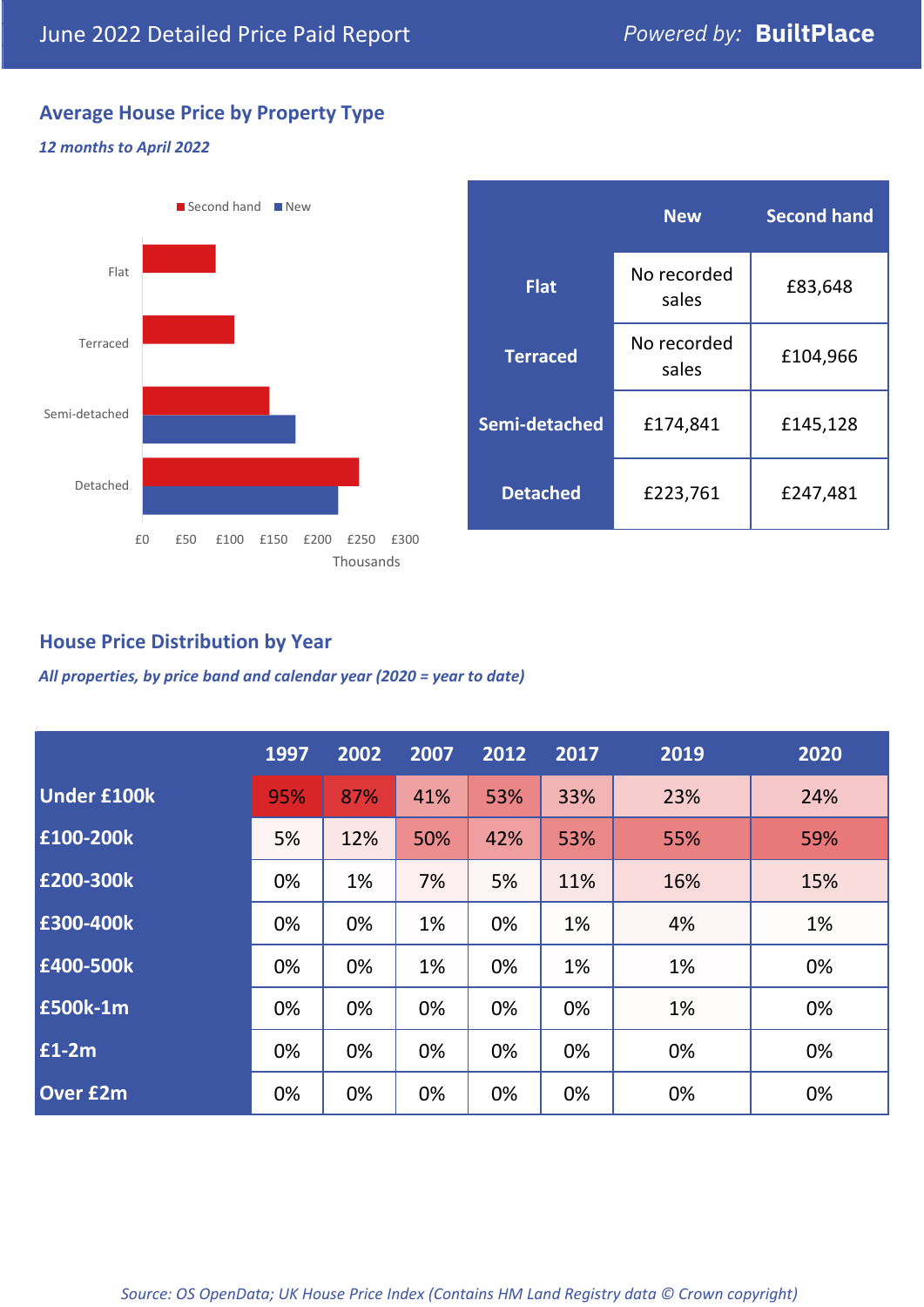## **Transactions (February 2022 data)**

*Annual Transactions, Indexed (2001-05 average = 100)*



There were 1,284 transactions in Bolsover during the 12 months to February 2022. This is 73% of the average from 2001- 05 and suggests activity is below pre-downturn levels.

Transactions in Bolsover have fallen by 1.7% since 2014, compared to changes of -8.0% for East Midlands and -7.7% for England.



### *Cash and New Build Sales as % of Total, by Year*

*Note: The data on this page EXCLUDES transactions identified as transfers under a power of sale/repossessions, buy-to-lets (where they can be identified by a mortgage), and transfers to non-private individuals - i.e. it comprises only Land Registry 'A' data.*